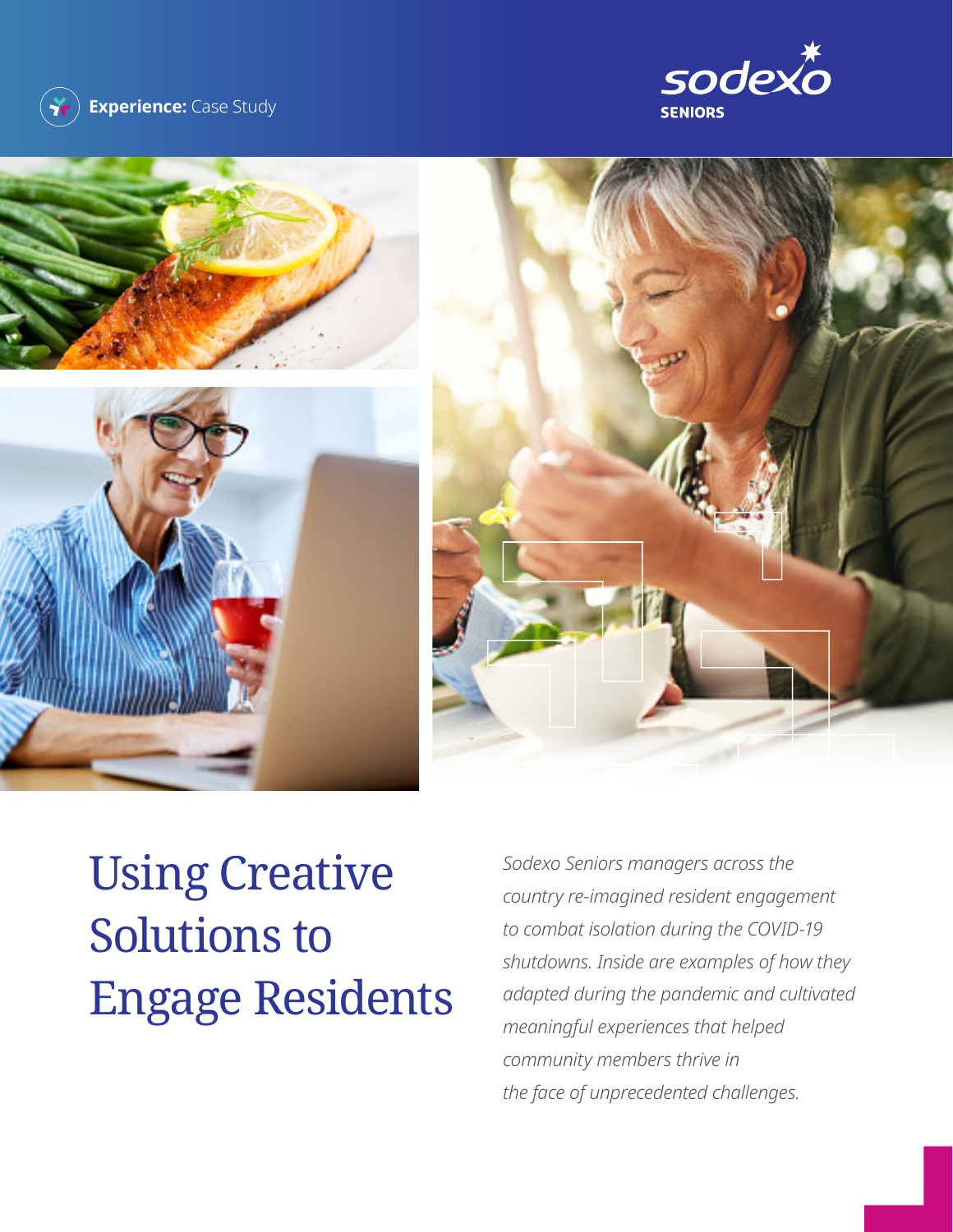### **The challenge:** Addressing residents' increased focus on health

As requests for healthier food options began pouring in, dining rooms sought ways to offer a greater variety of food options while not sacrificing the quality residents desired.

- **Augment the menu:** Sodexo Seniors managers not only increased the salad and main course options available, but they also rotated menu items to keep things interesting.
- **Get adventurous:** Sodexo Seniors introduced plant-based substitutes, including our program with Impossible™ Foods. From the very first bite, residents were pleasantly surprised and began to request more Impossible meals.
- **Lean into their desire to learn:** Sodexo Seniors managers recognized a great opportunity to form a meaningful connection while taking social distancing precautions by introducing virtual nutrition classes. Residents began feeling more connected to the staff and started making healthier choices.

#### **The challenge:** Staying in touch with residents when you must remain 6 feet apart

How do you ask a resident if they enjoyed their meal when you can't have a conversation? How do you provide residents with a daily menu and avoid close contact? How do you share important news?

- **Incorporate apps:** Embracing real-time resident satisfaction and feedback via digital means allowed residents to instantly communicate with the dining staff. This allowed food service teams to make necessary adjustments quickly and add certain foods or features into their regular rotation.
- **Digital menus:** Because waitstaff could't answer resident questions in person during the pandemic, managers introduced online menus to address any challenges. Now, residents in some communities can easily access the daily or weekly menu whenever they like.
- **Use the web to keep residents and families informed:** To make sure everyone was up to date on important information, managers communicated via social media, sent emails, and broadcasted via YouTube.



# **Introduce variety, create events, and enrich the overall food experience to keep residents excited about their next meal.**



## **The challenge:** Supporting the mental well-being of residents

Mourning those lost to COVID-19 and an increased sense of isolation greatly impacted the mental health of many residents. Sodexo Seniors managers paid particular attention to residents struggling with depression and anxiety, some for the first time, and made them a priority in their reopening plans.

• **Embrace the great outdoors:** When possible, managers chose to offer in-person dining alfresco, with proper safety protocols in place. Because dining outside is less likely to spread germs, Sodexo managers purchased a variety of outdoor cooking implements, seating, and other equipment to expand their dining rooms and allow residents to enjoy communal meals again.

implemented a staggered opening, allowing only a few guests at first, then gradually adding more. Some managers selected which residents would be the first to return to the dining room

- 
- **Prioritize guests who are struggling:** As indoor dining slowly resumed, many facilities based on the degree to which their mental health had declined.
- bistros or outdoor grills.

• **Encourage community:** To reintroduce shared dining experiences, some managers created elaborate culinary displays, some renovated their spaces, and others added options such as